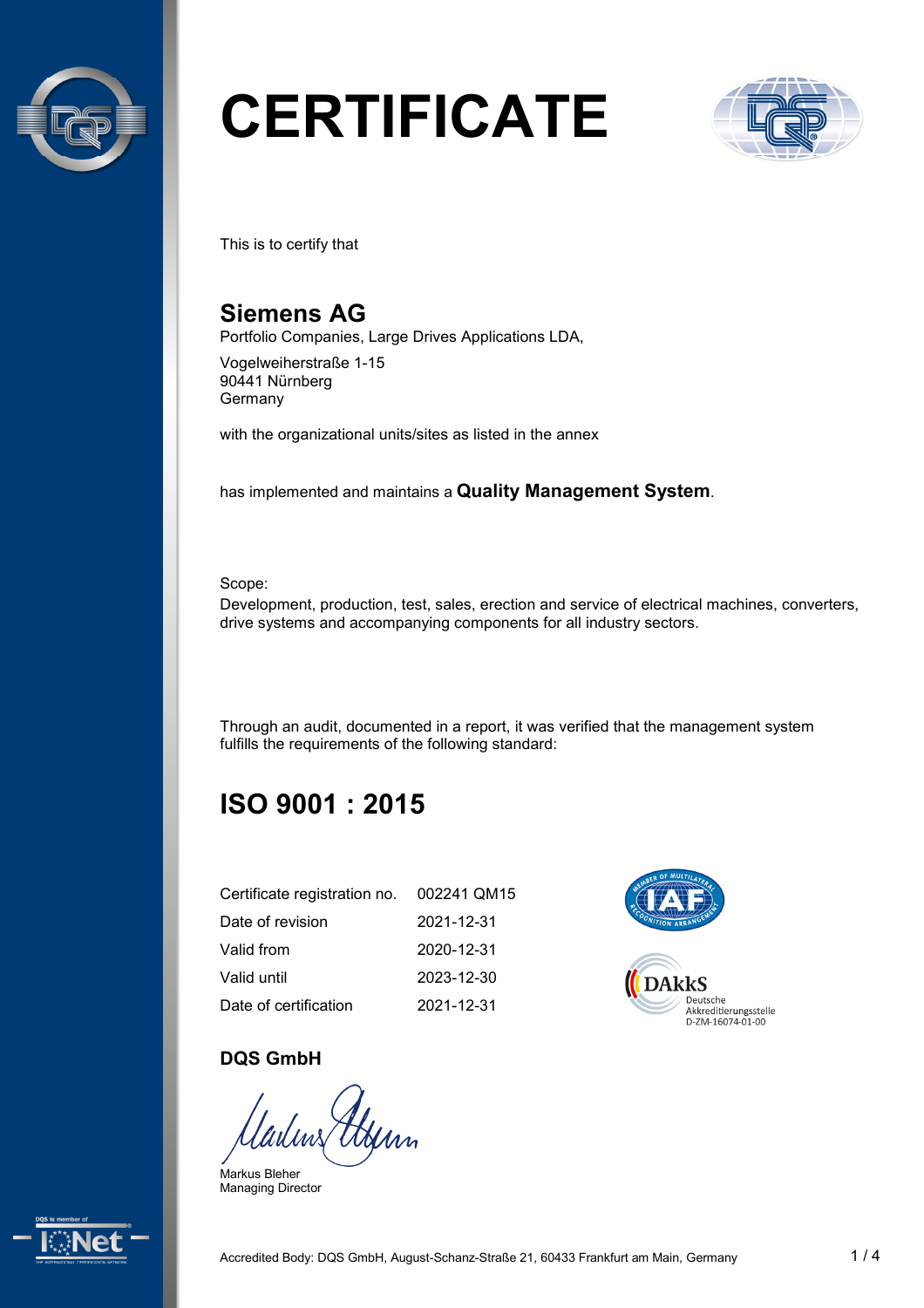

#### **Annex to certificate Registration No. 002241 QM15**

# **Siemens AG**

Portfolio Companies, Large Drives Applications LDA,

Vogelweiherstraße 1-15 90441 Nürnberg **Germany** 

#### **Location Scope**

**066408 Siemens AG LDA SO MN, OEC, P SYS, PLM A&T Werner von Siemens Str. 60 91052 Erlangen Germany**

Sales&Marketing, CRM, plant engineering, installation and maintenance, solutions and turnkey projects for Cement, Mining and process industries, Erection and Commissioning, Business Excellence, Controlling, Quality management, Supply Chain, EHS-Management, Operative Procurement and Logistics, Applications and Technology

**352323 Siemens AG Vogelweiherstraße 1-15 90441 Nürnberg Germany**

Headquarters of Large Drives Applications LDA with development; sales and service of electrical machines; converters; drive systems and associated components for industrial applications and for the wind industry

**057790 Siemens Electric Machines s.r.o. LDA OPS DSV Drásov 126 66424 Drásov Czech Republic**

Development; production; test; sales and service of electrical machines and components

**060259 Siemens AG LDA DW Nonnendammallee 72 13629 Berlin Germany**

Development; production; testing and service of customized electrical machines and related components



This annex (edition: 2021-12-31) is only valid in connection with the above-mentioned certificate. 2/4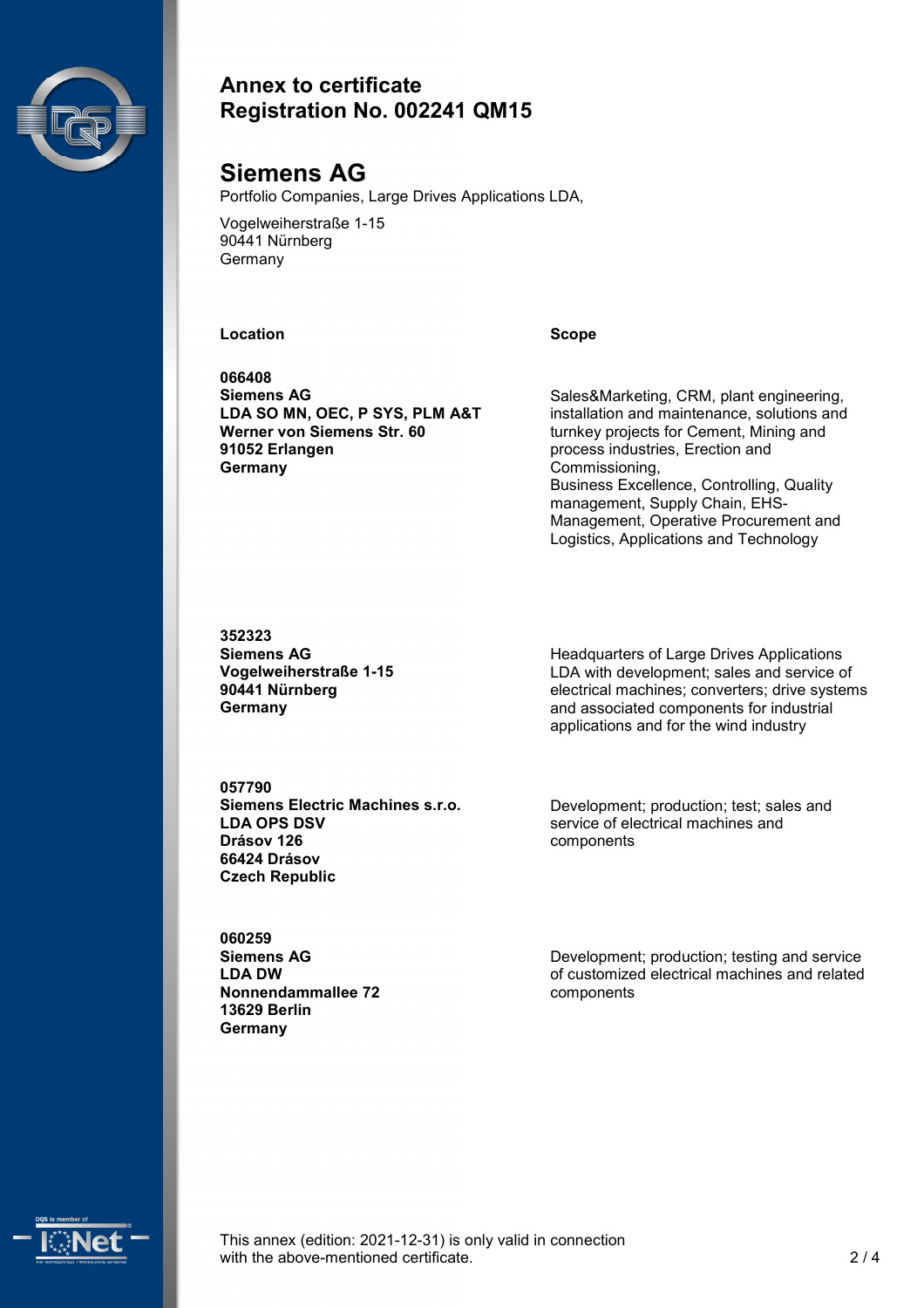

#### **Annex to certificate Registration No. 002241 QM15**

# **Siemens AG**

Portfolio Companies, Large Drives Applications LDA,

Vogelweiherstraße 1-15 90441 Nürnberg **Germany** 

#### **Location Scope**

**371255 Siemens AG LDA OPS RHF Hans-Loher-Straße 32 94099 Ruhstorf a.d. Rott Germany**

**31603675 Siemens AG Schuhstraße 60 91052 Erlangen Germany**

Development; engineering; manufacturing; testing; sales and service of customized electrical machines; converters; drive system solutions and related components for industrial applications

Sales&Marketing; CRM; plant engineering; installation and maintenance; solutions and turnkey projects for Cement; Mining and process industries; Erction and Comissioning; Business Excellence; Controlling; Quality management; Supply Chain; EHS-Management; Operative Procurement and Logistics; Applications and Technology

**31611845 Siemens AG LDA EMEA DE Lindenplatz 2 20099 Hamburg Germany**

**31611848 Siemens AG LDA EMEA DE Schützenstr. 4-10 04103 Leipzig Germany**

Sales for solutions, systems, products and services for drive technologies and for process industries in power generation, automation digitalization, solutions and service business for LDA

Sales for solutions, systems, products and services for drive technologies and for process industries in power generation, automation digitalization, solutions and service business for LDA

**31611849 Siemens AG LDA EMEA DE Werner-von-Siemens-Straße 1 30880 Laatzen Germany**

Sales for solutions, systems, products and services for drive technologies and for process industries in power generation, automation digitalization, solutions and service business for LDA



This annex (edition: 2021-12-31) is only valid in connection with the above-mentioned certificate.  $\frac{3}{4}$